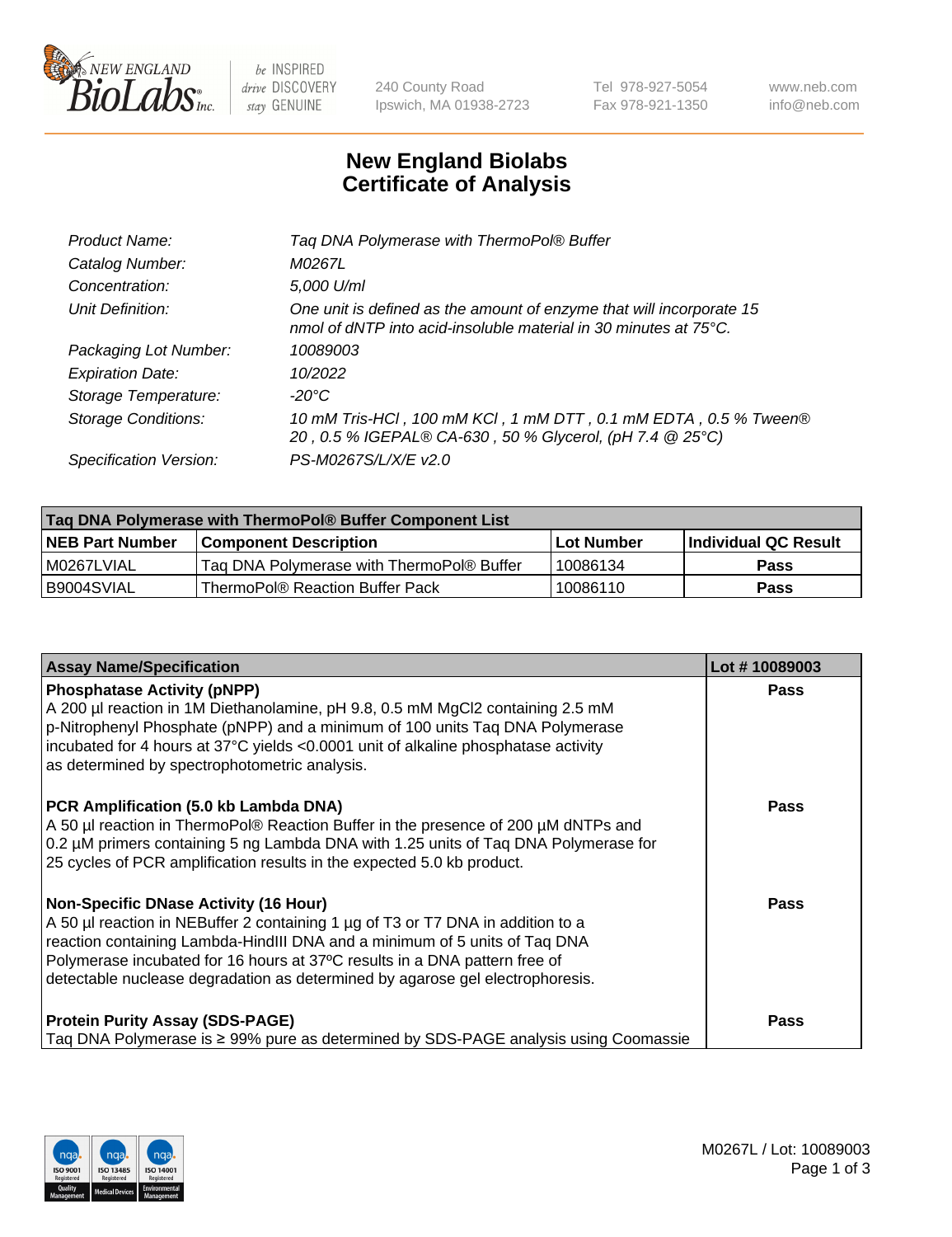

be INSPIRED drive DISCOVERY stay GENUINE

240 County Road Ipswich, MA 01938-2723 Tel 978-927-5054 Fax 978-921-1350

www.neb.com info@neb.com

| <b>Assay Name/Specification</b>                                                                                                                                                                                                                                                                                                                                                                               | Lot #10089003 |
|---------------------------------------------------------------------------------------------------------------------------------------------------------------------------------------------------------------------------------------------------------------------------------------------------------------------------------------------------------------------------------------------------------------|---------------|
| Blue detection.                                                                                                                                                                                                                                                                                                                                                                                               |               |
| qPCR DNA Contamination (E. coli Genomic)<br>A minimum of 5 units of Taq DNA Polymerase is screened for the presence of E. coli<br>genomic DNA using SYBR® Green qPCR with primers specific for the E. coli 16S rRNA<br>locus. Results are quantified using a standard curve generated from purified E. coli<br>genomic DNA. The measured level of E. coli genomic DNA contamination is ≤ 1 E. coli<br>genome. | <b>Pass</b>   |
| <b>Endonuclease Activity (Nicking)</b><br>A 50 µl reaction in ThermoPol® Reaction Buffer containing 1 µg of supercoiled<br>PhiX174 DNA and a minimum of 20 units of Taq DNA Polymerase incubated for 4 hours at<br>37°C and 75°C results in <10% conversion to the nicked form as determined by agarose<br>gel electrophoresis.                                                                               | Pass          |
| <b>RNase Activity (Extended Digestion)</b><br>A 10 µl reaction in NEBuffer 4 containing 40 ng of a 300 base single-stranded RNA<br>and a minimum of 1 µl of Taq DNA Polymerase is incubated at 37°C. After incubation<br>for 16 hours, >90% of the substrate RNA remains intact as determined by gel<br>electrophoresis using fluorescent detection.                                                          | Pass          |
| <b>Single Stranded DNase Activity (FAM-Labeled Oligo)</b><br>A 50 µl reaction in ThermoPol® Reaction Buffer containing a 10 nM solution of a<br>fluorescent internal labeled oligonucleotide and a minimum of 25 units of Taq DNA<br>Polymerase incubated for 30 minutes at 37°C and 75°C yields <10% degradation as<br>determined by capillary electrophoresis.                                              | Pass          |

This product has been tested and shown to be in compliance with all specifications.

One or more products referenced in this document may be covered by a 3rd-party trademark. Please visit <www.neb.com/trademarks>for additional information.